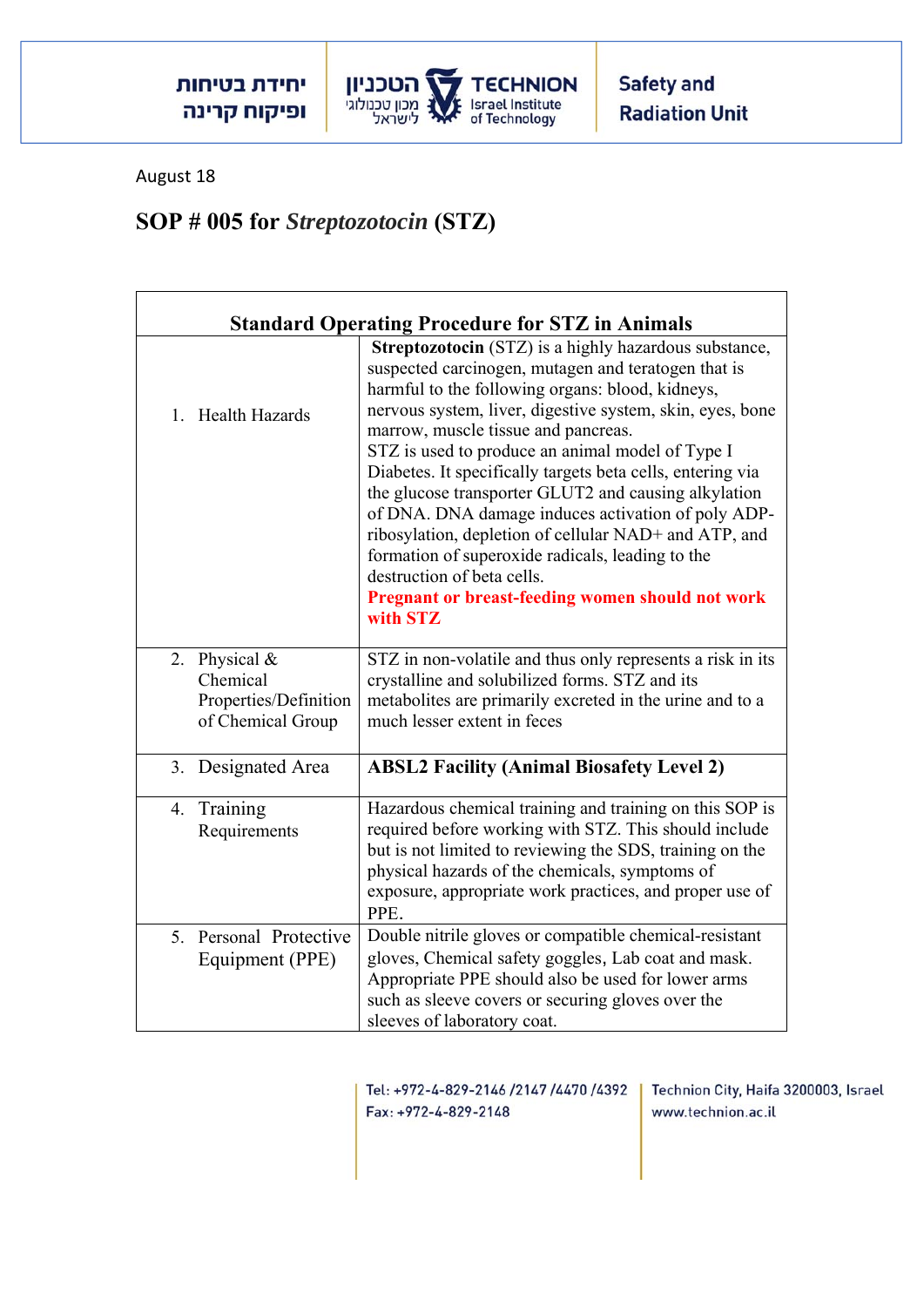

|                                                                | Personnel should not work with STZ if skin is cut or<br>scratched                                                                                                                                                                                                                                                                                                                                                                                                                                                                                                         |
|----------------------------------------------------------------|---------------------------------------------------------------------------------------------------------------------------------------------------------------------------------------------------------------------------------------------------------------------------------------------------------------------------------------------------------------------------------------------------------------------------------------------------------------------------------------------------------------------------------------------------------------------------|
| 6. General Precautions<br>for Animal Use                       | Tools should be adapted for BSL-2 (use safety syringe,<br>blades and needles where possible). Have a sharps<br>container in close vicinity.<br>Animals should be restrained or anesthetized during<br>injection.<br>STZ may be excreted by the animals within the first 24<br>hours post injection therefore only the lab staff must<br>change the bedding at least 24 hours after the last<br>administration.                                                                                                                                                            |
| 7. Environmental<br>/Ventilation<br>Controls                   | The preparation of STZ including reconstitution,<br>A.<br>weighing, and diluting should be performed in a<br>fume hood or Class II Type B Biological Safety<br>Cabinet (BSC) (total exhaust cabinet). Work<br>should be done over absorbent pads.<br>Work with animals should be conducted in ABSL-2<br>В.<br>facility, over absorbent pads in a Class II type A2<br>BSC.                                                                                                                                                                                                 |
| 8. Special Handling<br>Procedures &<br>Storage<br>Requirements | STZ should be handled in containment and done<br>A.<br>over absorbent pads. Utilize safe sharps procedures<br>(i.e. sharps container in the immediate vicinity,<br>Leurlock syringes are recommended).<br>The fume hood or other approved containment must<br>В.<br>be cleaned and decontaminated upon completion of<br>tasks.<br>When transporting STZ, the vials should be placed<br>C.<br>in secondary, sealed, plastic, labeled, non-breakable<br>containers.<br>All equipment must be decontaminated prior to<br>removal from the room housing the infected animals. |
| 9. Precautions for<br>Animal Use                               | Animals should be restrained or anesthetized during<br>A.<br>injection.<br>NO recapping needles.<br>В.<br>C. Have a sharps container in close vicinity.<br>Once STZ is injected, animals, animal waste and<br>D.<br>cages are considered hazardous for a minimum 24<br>hours.<br>Hands must be washed upon exiting animal room<br>Е.                                                                                                                                                                                                                                      |

Tel: +972-4-829-2146 /2147 /4470 /4392 Fax: +972-4-829-2148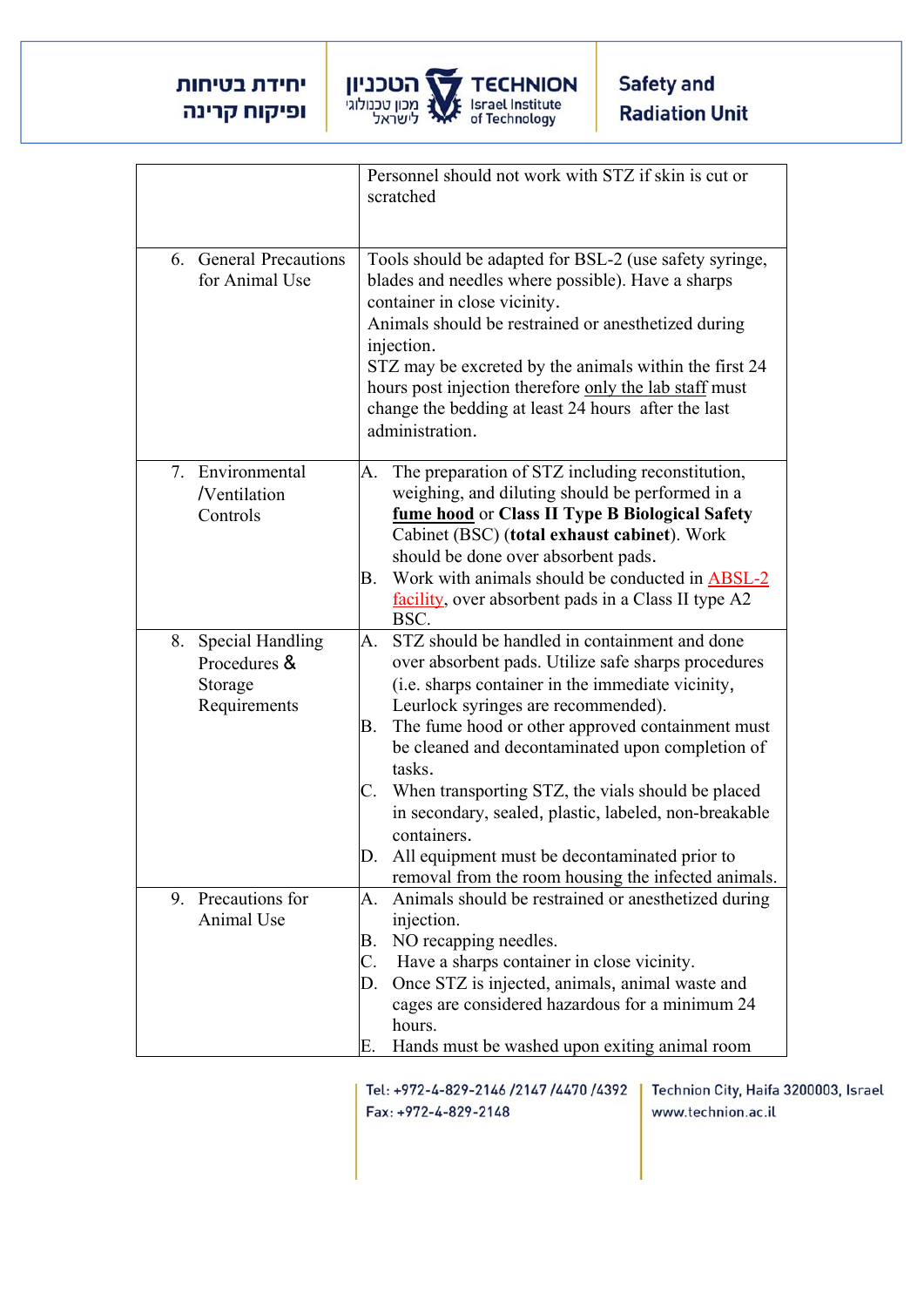## יחידת בטיחות ופיקוח קרינה



| E. Animal Handling |    | A. Animals must be housed in filter top cages marked        |
|--------------------|----|-------------------------------------------------------------|
| Practices          |    | as biohazards (including the name of the chemical           |
|                    |    | hazard, STZ), in negative pressurized IVC.                  |
|                    | В. | Handling the cages (including bedding) will be done         |
|                    |    | only by the researchers at least for 1 day after the last   |
|                    |    | administration and first cage change.                       |
|                    | C. | Use a class II A2 BSC at all times (especially during       |
|                    |    | injection or any surgical procedure), when                  |
|                    |    | performing work on these animals and/or when                |
|                    |    | moving animals from dirty to clean cages.                   |
|                    | D. | Injection animals with STZ:                                 |
|                    |    | 1. Injection of STZ will be conducted within BSC            |
|                    |    |                                                             |
|                    |    | or certified Chemical fume hood                             |
|                    |    | 2. All needles will be disposed of in sharps                |
|                    |    | container - <i>do not recap or bend needles</i> .           |
|                    |    | 3. Injected animals considered hazardous for a              |
|                    |    | minimum of 24 hours after each administration               |
|                    |    | of STZ.                                                     |
|                    |    | Take precautions to avoid the creation of<br>4.             |
|                    |    | aerosols when changing or washing cages, or                 |
|                    |    | cleaning the room                                           |
|                    |    | 5. Care should be taken to avoid exposure to                |
|                    |    | bedding dust when handling exposed animals                  |
|                    |    | and their waste materials during this time.                 |
|                    |    | A respirator is recommended for personnel that              |
|                    |    | are immunocompromised or pregnant and for                   |
|                    |    | healthy personnel if work is done outside the               |
|                    |    | ventilated cabinet.                                         |
|                    |    | 6. Dead animals must be placed in primary plastic           |
|                    |    | bags, and then will be transferred to <i>incineration</i> . |
|                    |    | All surfaces and racks that may be contaminated<br>7.       |
|                    |    | will be decontaminated with detergent solution              |
|                    |    | followed by water ASAP.                                     |
|                    |    | 8. The first cage change after each STZ                     |
|                    |    | administration is to be done no sooner than 24              |
|                    |    | hours after the administration. The bedding is              |
|                    |    | considered contaminated and requires special                |
|                    |    | handling                                                    |
|                    |    |                                                             |
|                    |    | <u>When changing cages use the following technique:</u>     |
|                    |    | Transfer the animals to clean cages                         |
|                    |    | Insert the used cages in a plastic bag.                     |

Tel: +972-4-829-2146 /2147 /4470 /4392 Fax: +972-4-829-2148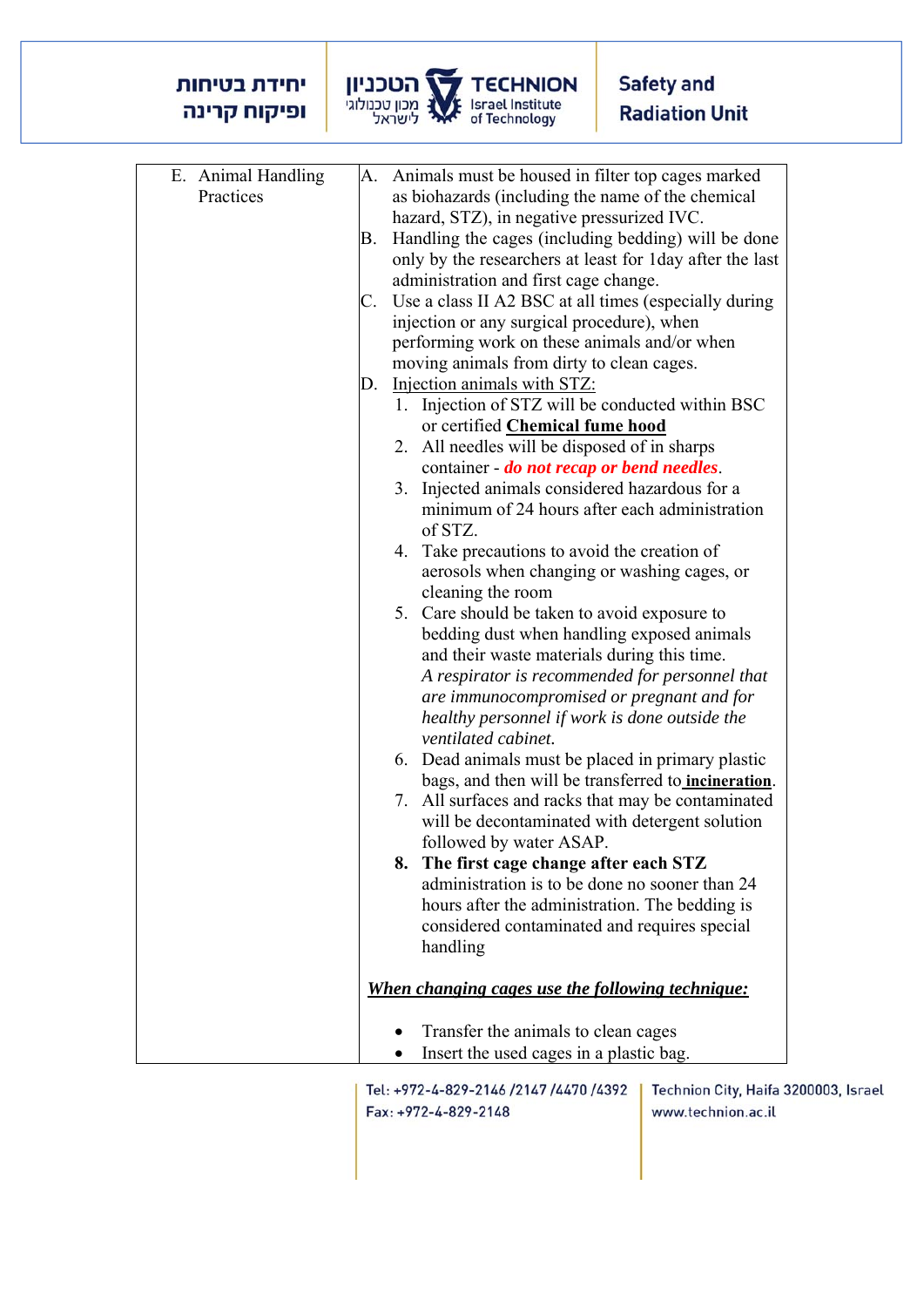## יחידת בטיחות ופיקוח קרינה



|                                     | Twist the ends of full bags, and seal with tape.<br>$\bullet$<br>Label with wide tape or other type of label<br>marked<br>"Hazardous Chemical - Streptozotocin".<br>Transport the bags of cages to a HEPA filtered<br>dumping station that draws air away from the<br>user (it is recommended to use a mask or fume<br>hood).<br>If local ventilation controls are not available for<br>opening cages or dumping bedding, a 3M8835<br>respirator and safety googles must be worn.<br>All contaminated bedding will be labeled as<br>hazardous materials and handled accordingly:<br>incinerated or placed in chemical waste bags<br>for disposal.<br>After this first cage change there is no need for<br>further special precautions to be taken regarding<br>the animals or the cages as long as the animals<br>have not received any more STZ.<br>The cages should then be put in plastic bags<br>(marked"Toxin - Streptozotocin") and sealed for<br>transport to the washroom.<br>In the washroom, cages should be unloaded from<br>the bags with the appropriate PPE as mentioned<br>above and run through the cage wash in the<br>conventional manner. Note- cage wash<br>personnel that meet the criteria for extra<br>precautions above (pregnant exc.) should take<br>extra precautions (additional PPE) when<br>handling cages that may have STZ<br>contamination. |
|-------------------------------------|------------------------------------------------------------------------------------------------------------------------------------------------------------------------------------------------------------------------------------------------------------------------------------------------------------------------------------------------------------------------------------------------------------------------------------------------------------------------------------------------------------------------------------------------------------------------------------------------------------------------------------------------------------------------------------------------------------------------------------------------------------------------------------------------------------------------------------------------------------------------------------------------------------------------------------------------------------------------------------------------------------------------------------------------------------------------------------------------------------------------------------------------------------------------------------------------------------------------------------------------------------------------------------------------------------------------------------------------------------------------------|
| F. Spill and Accident<br>Procedures | 1. Incompatible materials :<br>Strong oxidizing agents, Strong acids, Strong<br>bases.<br>2. Spills must be cleaned immediately by properly<br>protected trained personnel.<br>3. Minor Liquid Spills: should be cleaned by<br>personnel wearing a gown, goggles and two<br>pairs of gloves (nitrile). Use absorbent pads to<br>wipe liquid. The spill area should then be cleaned<br>thoroughly with a detergent solution followed by                                                                                                                                                                                                                                                                                                                                                                                                                                                                                                                                                                                                                                                                                                                                                                                                                                                                                                                                       |

Tel: +972-4-829-2146 /2147 /4470 /4392 Fax: +972-4-829-2148